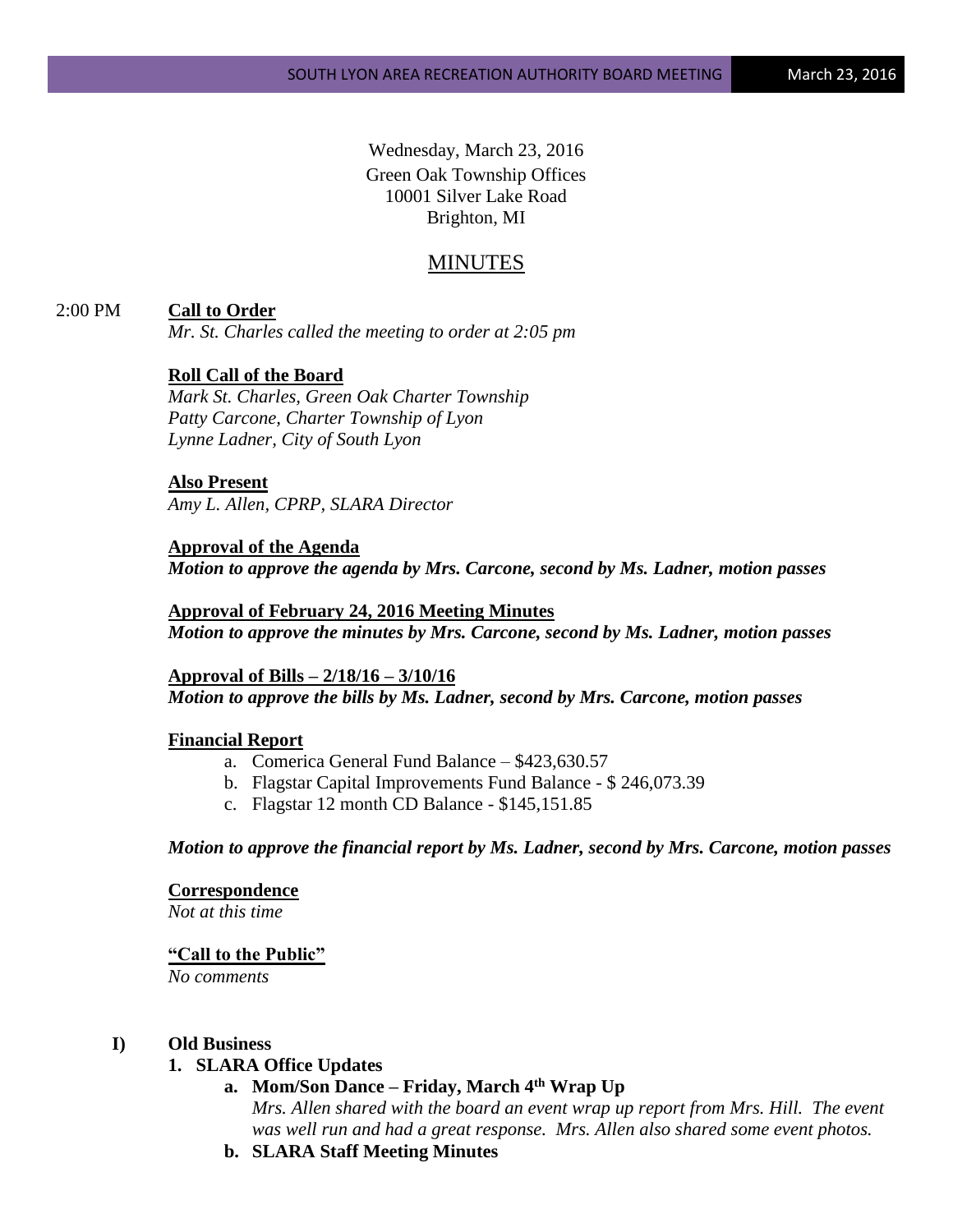*Mrs. Allen shared with the board a copy of this month's SLARA office staff meeting minutes. She shared with the board that a new Office Administrator had been hired and will be starting on Monday, March 28th. She will be working Wednesdays thru Fridays. She is newer to the area but very ambitious and ready to begin! She should be a great fit with the staff already on board.*

- **c. MRPA Conference Wrap Up** *– Mrs. Allen shared a copy of session evaluations from each staff that attended the MRPA Conference.*
	- **i. Amy**
	- **ii. Katy**
	- **iii. John**

## **2. City of South Lyon Lease Agreement Update**

*Mrs. Ladner informed the board that the lease had been approved by the South Lyon City Council at the March 14th meeting. No changes have been made to the lease with the exception of the 2% increase over the last monthly rental rate.*

*Motion to approve the SLARA Office Lease Agreement with the City of South Lyon as presented by Mrs. Carcone, 2nd by Mr. St. Charles, motion passes.*

## **3. SLARA Contractor Manual Update**

*The manual was reviewed by an independent legal advisor. A few small changes were made from the original presented copy including inclusion of a non-discrimination clause in the SLARA Code of Conduct.* 

*Motion to approve the SLARA Contractor Manual as presented by Mrs. Carcone, 2nd by Ms. Ladner, motion passes.*

### **4. Island Lake Kids Kamp – DNR 5 Year Lease Agreement Update**

*The Lease Agreement was reviewed by an independent legal advisor. Some suggestions were made and Mrs. Allen submitted the changes requested to the State of Michigan. An updated copy of the lease was sent back for review. All requested changes were addressed.*

*Motion to approve the DNR 5 Year Lease Agreement for the Island Lake Kids Kamp location at Island Lake State Recreation Area by Mr. St. Charles, 2nd by Mrs. Carcone, motion passes.*

## **5. Member Updates**

*Lyon Township – There is a new Day Care facility going in across from the township hall. This is the19th location so it's a well established business. The facility will include a small gym for the kids. Also, Lyon Township Hall is completing the addition to the building and updating all the furniture in the building.*

*City of South Lyon – The City had their Strategic Planning Session last weekend and things went well. Right now Ms. Ladner is working on the upcoming budget and union negotiations.*

*Green Oak Township – 5 acres of property was gifted to Green Oak recently near the espress way. Previously this was thought to be all wetlands area. Upon inspection and clearing it was determined that this area could be utilized for other things. This may be used as the new location for a police station and maybe a small community center. Green Oak is hoping to*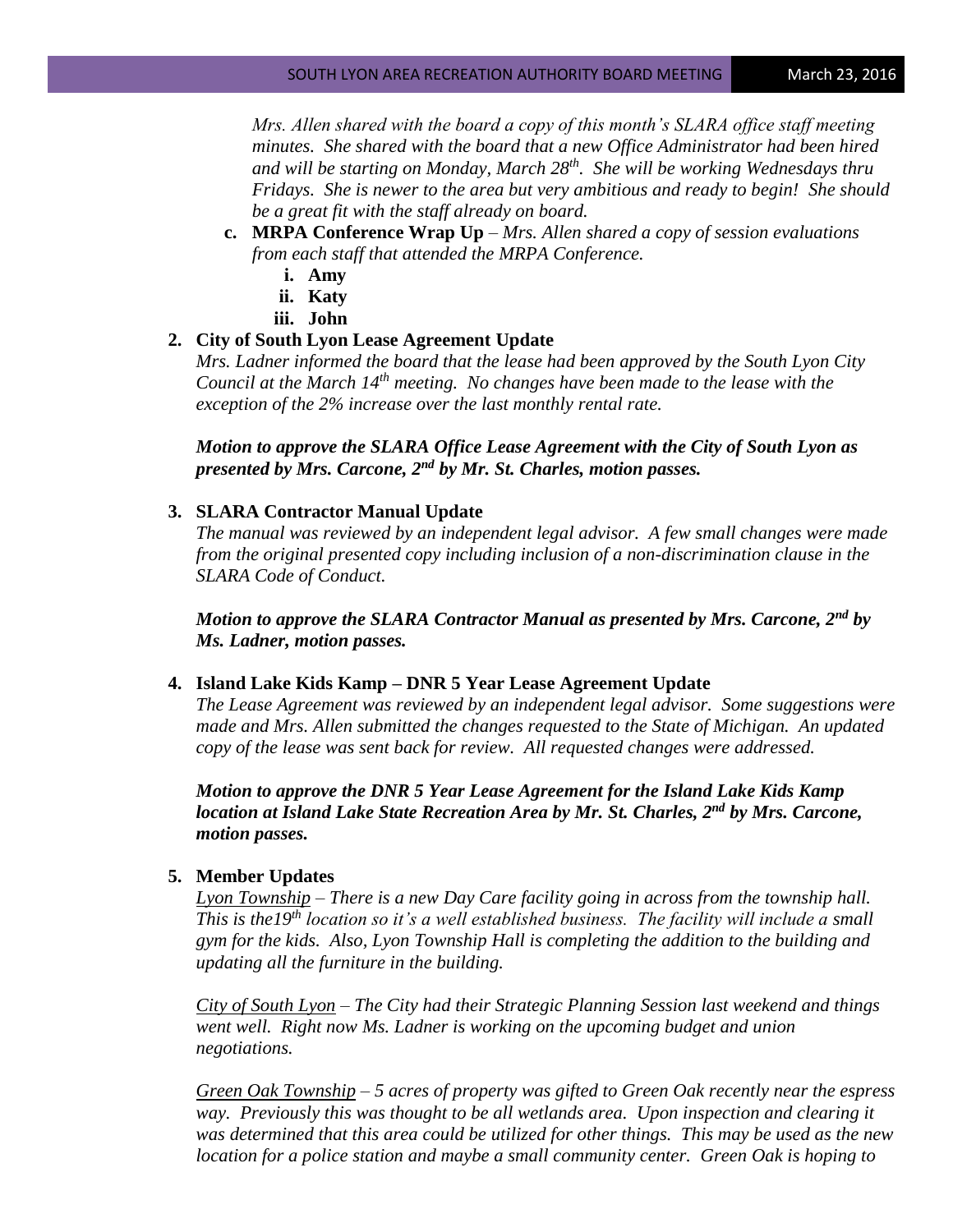*break ground this year on this location. SELCRA gave Brighton Schools a new Joint User Agreement for approval. Approval was postponed at the last school board meeting. SELCRA is looking into backup office locations in case they have to move out of the schools. Green Oak is also looking at possible passive recreation ideas for 30 acres off of Silver Lake Road that may include a disc golf course, dog park or picnic area.*

#### **II) New Business**

#### **1. Approval of 2016-2017 Board Meeting Schedule**

*Mrs. Allen presented a draft schedule for next year's meeting dates.* 

*Motion by Mr. St. Charles to approve the 2016-2017 SLARA Board Meeting schedule, 2nd by Mrs. Carcone, motion passes.*

## **2. 2016 – 2017 SLARA Office Closures**

*Mrs. Allen presented the board with information about the current holiday schedule for the SLARA office. She inquired whether any of the following dates should be incorporated as holidays for the SLARA office; Veteran's Day, Columbus Day, Martin Luther King Jr. Day and Presidents Day. The board felt the scheduled holidays for the SLARA office were acceptable as is. The board did say that Mrs. Allen could ask staff if they prefer to have Good Friday off or if they would prefer to have Martin Luther King Jr. Day off. Mrs. Allen will check with staff and let them know.*

#### **3. Updated Code of Conduct**

*The Code of Conduct was reviewed when the Contractor Manual was being reviewed by an independent legal advisor. It was determined that language would be inserted in regards to non-discrimination.* 

*Motion to approve the revised SLARA Code of Conduct by Mrs. Carcone, 2nd by Mr. St. Charles, motion passes.*

#### **4. MMRMA RAP Grant**

*Mrs. Allen shared with the board that she submitted a reimbursement grant to MMRMA for the installation of the security cameras in the SLARA office. We were informed on March 9th , 2016 that our RAP Grant Funds were approved to reimburse 50% of the cost of installation for the cameras. The SLARA should be receiving a check from MMRMA for \$789 in the next few weeks.*

## **5. SLARA Copier**

*Mrs. Allen shared with the board information in regards to a new office copier. She presented quotes from three different vendors. Mrs. Allen wanted to get a new copier with a color printing option, staple finisher and fax.* 

*Mrs. Carcone made a motion to approve the purchase of a Ricoh MP C5503 Color/Black and White Copier as presented at a cost of \$9,497.40 to be purchased through Applied Imagining. The purchase should take place within this fiscal year. 2nd by Ms. Ladner, motion passes.*

## **6. SLARA Internet Speed**

*Mrs. Allen presented the board with information in regards to the cost associated with*  increasing the bandwidth speed for internet for the SLARA office. Currently, because of the *security cameras being viewed remotely, there is not enough bandwidth and the phone*